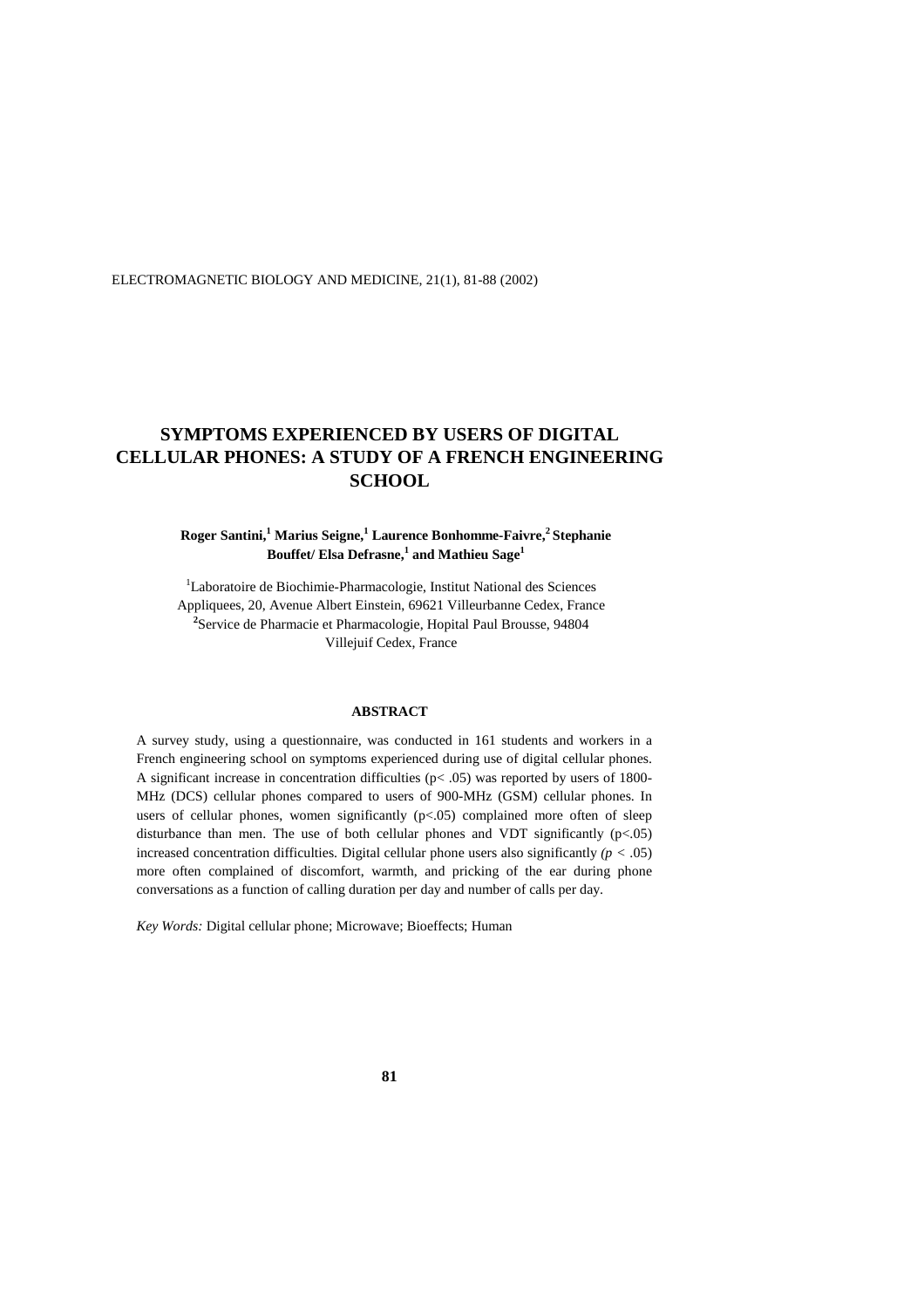## **82 SANTINI ET AL. INTRODUCTION**

It has been reported that occupational exposures to microwaves produce subjective disorders such as headache, tiredness, sleep disorders, and memory impairment in humans.<sup>1,2</sup> Those symptoms, associated with others (dermographism, tumors, hematological alterations, reproductive, and cardiovascular abnormalities) are known as microwave or radiofrequency sickness<sup>3</sup> and were described first by soviet scientists.<sup>4</sup>

Digital cellular phones emit microwaves pulsed at extremely low frequency.<sup>5</sup> In France, two microwave frequencies are used: 900-MHz for Global System for Mobile Communication (GSM) and 1800-MHz for Digital Cellular System (DCS). 6,7

Some studies have reported biological effects of electromagnetic fields emitted by cellular phones on working memory: a speeding of response times<sup>8,9</sup> or on events related to brain activity, such as an effect on preparatory slow brain potentials in visual monitoring, or an effect on rapid eye movement during sleep. $^{11}$ 

Some other studies have reported nonspecific health symptoms (NSHS) during cellular phone use, including headache, dizziness, concentration difficulties, and warmth around the  $ear^{12-15}$ 

In this paper, we present a study involving 161 human subjects, students, and workers at a French engineering school. This study, using a questionnaire given to users and nonusers of cellular phones, aims to determine the influence of digital cellular phone use on nonspecific health symptoms (NSHS).

## **MATERIALS AND METHODS**

#### **Questionnaire Used**

A questionnaire was distributed to 161 people at the school. General questions were about: age, sex, model of digital cellular phone used (GSM or DCS), and type of antenna (short, long, incorporated).

Other questions were about use of the cellular phone:

- 1) *Number of calls per day:* <2 calls, 2 to 5 calls, 5 to 10 calls, > 10 calls.
- 2) *Calling duration per day. <2 mm, 2* to 15 min, 15 to 60 min, >60 min.
- 3) *How long the phone had been owned: <* 3 months, 3 to 9 months, 9 months to 2 years, 2 to 5 years,  $> 5$  years.

A question was asked about the use or nonuse of a video display terminal (VDT). For subjective disorders, questions asked were about:

- 1) *General symptoms experienced by users and nonusers of cellular phone:* headache, concentration difficulties, loss of memory, tiredness, or sleep disturbance.
- 2) *Symptoms experienced during cellular phone use:* discomfort, burning sensation of the face, pricking sensation on the ear, or warmth of the ear.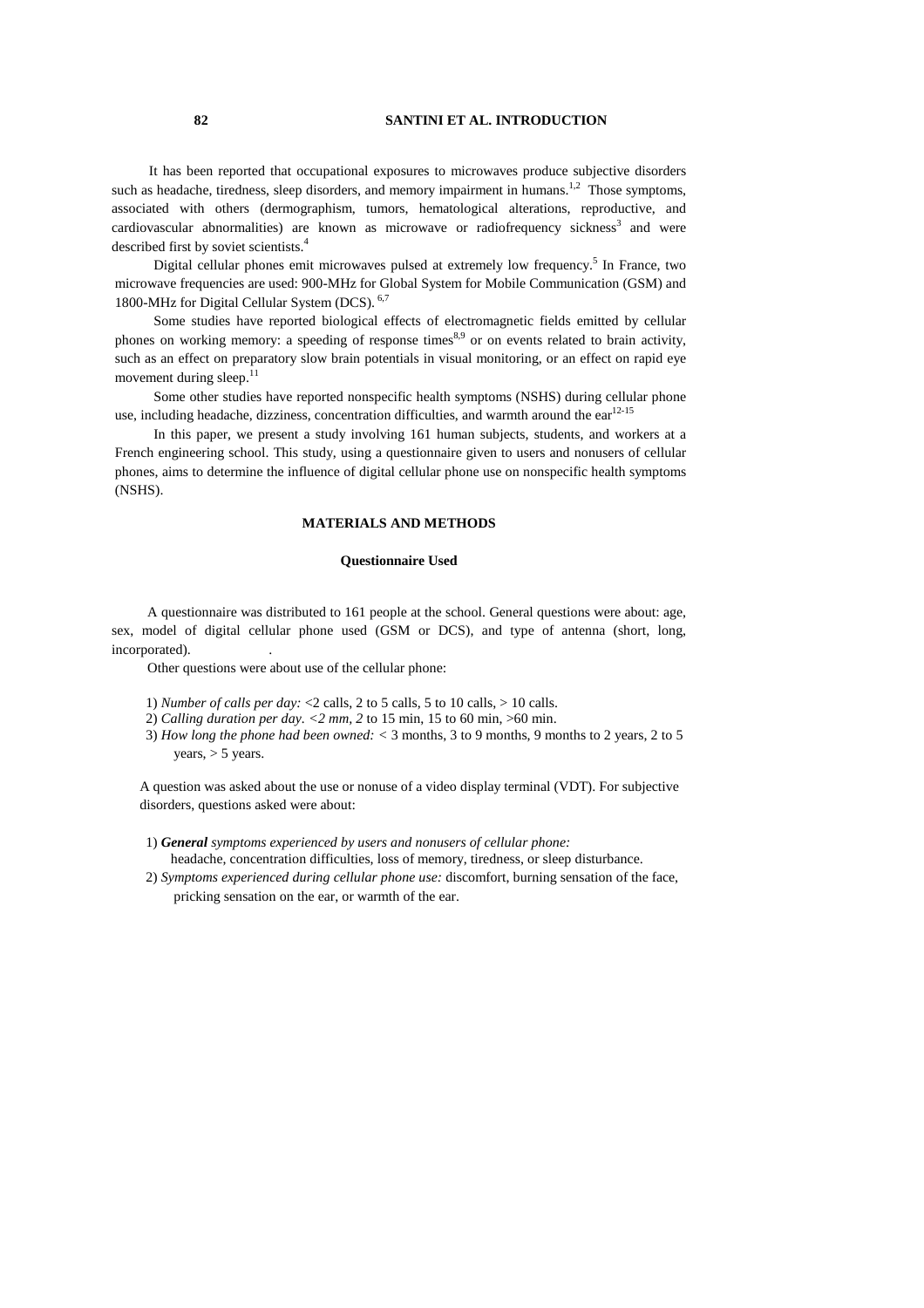#### **Informations About Respondents**

About 83% of respondents were under 40 years old, 55% were men and 45% were women, 51.5% of respondents had no cellular phone and 48.5% owned a cellular phone.

For users of cellular phones, 70% had a GSM (900 MHz) and 30% had a DCS (1800 MHz) phone. For 95% of users, the number of calls per day was  $<$  5 and for 85% of users, the calling time per day was < 15 min (only 3% of calls were longer than 60 min per day). Eighty-four percent of users owned a cellular phone for <2 years (1% for more than 5 years).

### **Data Analysis**

Results obtained were analyzed by the Chi-Square test with Yates correction<sup>16</sup> by the way of a VDT program (STATITCF, 1987—France). A *p<.05* was considered statistically significant.

## **RESULTS**

## **Comparison of Users vs. Non-users of Cellular Phones**

For general symptoms studied (headache, concentration difficulties, loss of memory, tiredness, sleep disturbances), no significant difference was observed in complaint frequencies between users and nonusers of digital cellular phones (Table 1).

### **Results for Digital Cellular Phones Users**

- 1) *Kind of antenna:* two questionnaires had no response about the antenna. For the 76 responses obtained, 64.4% of cellular phones used had a short antenna, 18.4% a long one, and 17.1% an incorporated antenna. There was no significant difference in general symptoms or in symptoms occurring during communication in relation to the type of antenna (results not shown).
- 2) *Comparison of GSM (900 MHz) vs. DCS (1800 MHz) users:* a significant difference was observed between users of DCS and GSM: more complaints (p<.05) were reported for concentration difficulties by DCS users (45.8%) than GSM users (16.6%). No significant difference appeared for other complaints, though headache and tiredness were more often reported by DCS phone users.
- 3) *Incidence of telephone time possession',* for general symptoms and for symptoms experienced during communication, no significant difference was observed between users with cellular phone possession  $>9$  months as compared to users with cellular phone possession  $< 9$ months (results not shown).
- 4) *Sex difference:* women reported significantly more sleep disturbance symptoms  $(p < .05)$  than men. This sex difference for sleep disturbances was not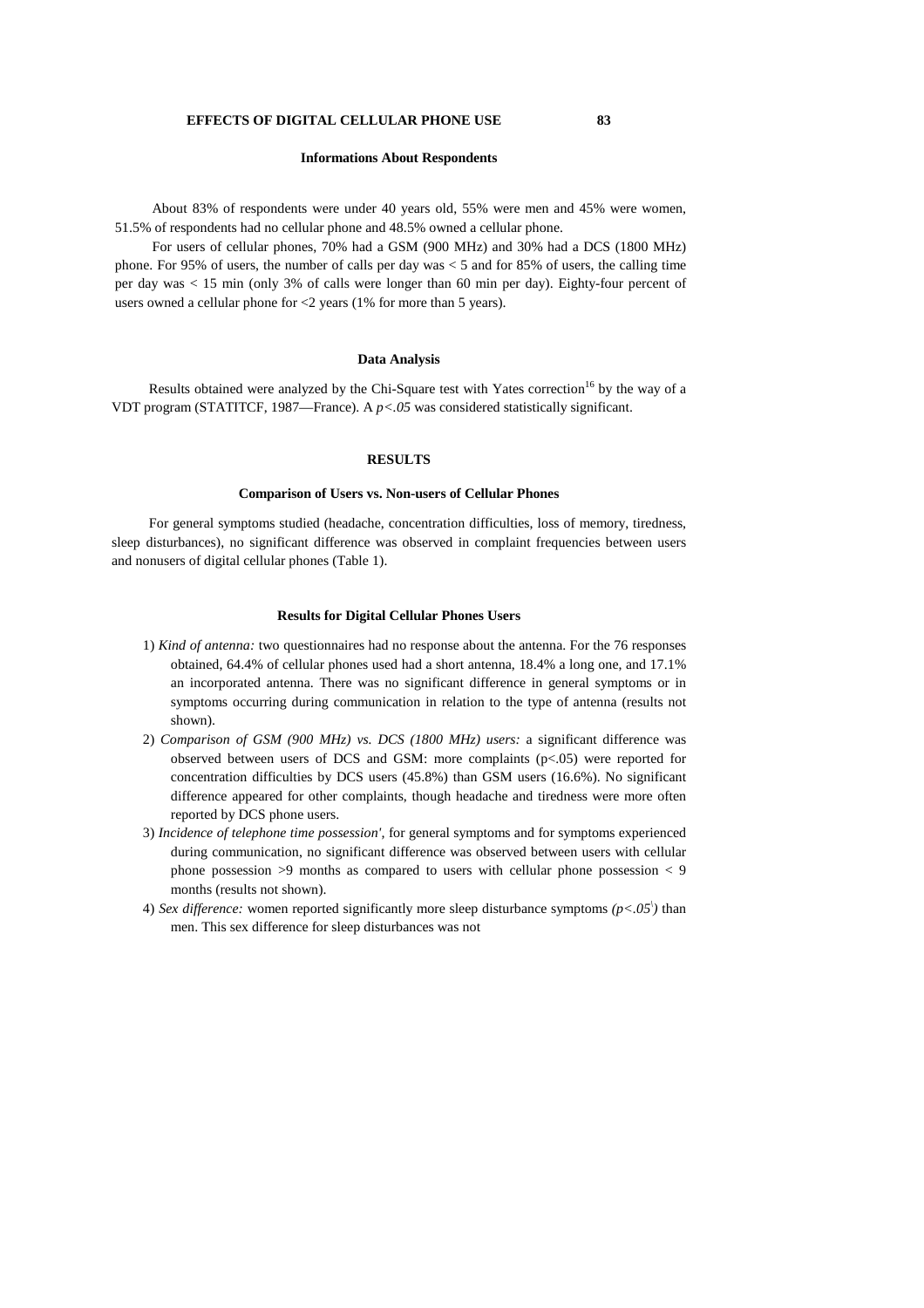|                                  |                         |               | 900         | 1800          |             |             | Cellular<br>Phone | Cellular                  | Calling<br>Duration | Calling<br>Duration | Number             | Number             |
|----------------------------------|-------------------------|---------------|-------------|---------------|-------------|-------------|-------------------|---------------------------|---------------------|---------------------|--------------------|--------------------|
| Symptoms                         | <b>Nonusers</b><br>(83) | Users<br>(78) | MHz<br>(54) | MHz V<br>(24) | wom<br>(27) | Men<br>(51) | Users<br>(28)     | Phone+VDT<br>Users $(50)$ | $<$ 2 min<br>(22)   | $>2$ min<br>(56)    | of Calls<br><2(50) | of Calls<br>>2(28) |
| Headache                         | 7.2                     | 12.8          | 9.2         | 20.8          | 14.8        | 11.7        | 3.5               | 18                        | 18.1                | 10.7                | 12                 | 14.2               |
| Concentration<br>difficulties    | 24                      | 25.6          | 16.6        | $45.8*$       | 27.9        | 25.4        | 10.7              | $34*$                     | 22.7                | 26.7                | 28                 | 21.4               |
| Loss of memory                   | 14.4                    | 6.4           | 3.7         | 12.5          | 7.4         | 3           | $\mathbf{0}$      | 10                        | 9                   | 5.3                 | 8                  | 3.5                |
| Tiredness                        | 54.2                    | 53.8          | 46.2        | 70.8          | 66.6        | 49          | 46.4              | 60                        | 54.5                | 55.3                | 56                 | 53.5               |
| Sleep disturbances               | 18                      | 12.8          | 12.9        | 12.5          | 25.9        | $5.8*$      | 7.1               | 16                        | 9                   | 14.2                | 12                 | 14.2               |
| Discomfort                       |                         |               | 24          | '20.8         | 22.2        | 21.6        | 14.2              | 26                        | $\overline{0}$      | $30.3*$             | 10                 | $46.4*$            |
| Burning sensation<br>to the face |                         |               | 7.4         | 8.3           | 3.7         | 9.8         | 7.1               | 8                         | $\mathbf{0}$        | 9                   | 8                  | 7.1                |
| Pricking of the ear              |                         |               | 16.7        | 16.7          | 22.2        | 15.7        | 14.2              | 20                        | 13.6                | 19.6                | 8                  | $35.7*$            |
| Warmth of the ear                |                         |               | 53.7        | 58.3          | 59.2        | 54.9        | 46.4              | 62                        | 36.3                | $64.3*$             | 42                 | 78.6*              |

| <b>Table 1.</b> Percentages of Complaints Frequency for Studied Symptoms and for Different Comparisons |  |  |
|--------------------------------------------------------------------------------------------------------|--|--|
|                                                                                                        |  |  |

In parenthesis: number of subjects. Results of chi-square test: *\*=p<.05.* <sup>&</sup>gt;

*V .*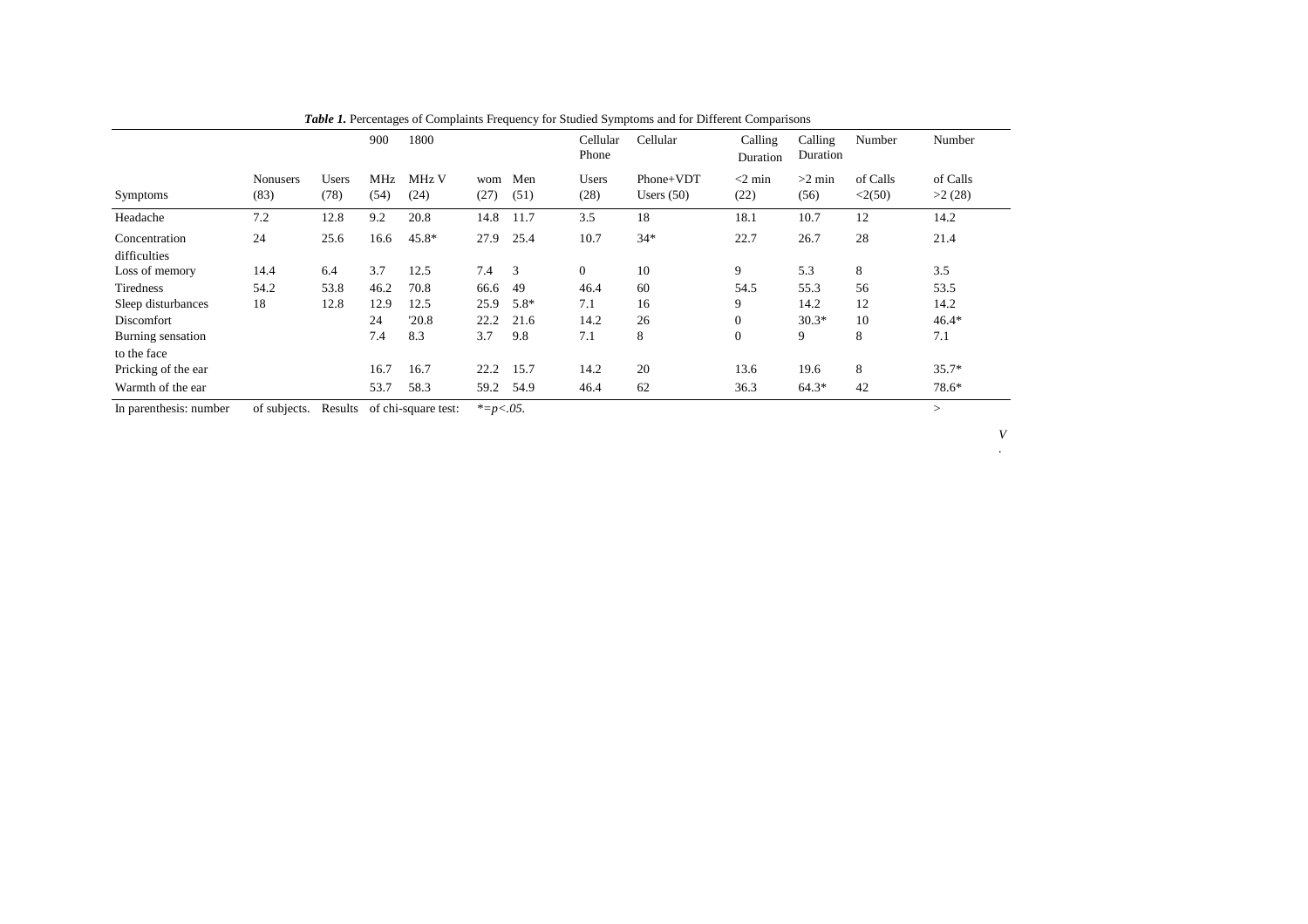### **EFFECTS OF DIGITAL CELLULAR PHONE USE 85**

observed in the group of cellular phone nonusers. Complaint frequencies for other general symptoms and for symptoms expressed during communication were not significantly different between men and women. The sex difference for sleep disturbances was not related to the model of cellular phone used (GSM or DCS—results not shown).

- 5) *Incidence of VDT use:* among digital cellular phones users (900 +1800 MHz), one general symptom, concentration difficulties, was significantly increased *(p <* .05) for users of both cellular phone and VDT as compared to users **of** cellular phone only. Other general symptoms and symptoms expressed during communication were not significantly different.
- 6) *Incidence of calling duration per day:* complaint frequencies for discomfort and for warmth of the ear experienced during communication were significantly *(p<.05)* more often reported when the calling duration per day was >2 min, as compared to a calling time per day of  $<$  2 min.
- 7) *Incidence of number of calls per day:* complaints of discomfort, pricking sensation of the ear, and warmth of the ear reported during communication were significantly increased  $(p<.05)$  when the number of calls per day was  $>2$  as compared to  $< 2$  calls per day.

# **DISCUSSION**

In our study, we did not observe a significant difference for general symptoms (headache, concentration difficulties, loss of memory, tiredness, sleep disturbances) between nonusers and users of cellular phones, even when we observed, as in the Chia et al.<sup>15</sup> study, an increased incidence of headache (+77%) is nonsignificant in our case. This result has to be put in perspective on considering the fact that nonusers of cellular phones were in fact, exposed to other electromagnetic sources they knew about (for example, in our study: 70% of them are exposed to VDT) or did not know about (microwaves from base station transmitters, radiofrequencies from radio and television transmitters, extremely low frequencies from electrical wiring, transformers, electric appliances, etc.). This situation may have affected results when we compared nonusers and users of cellular phones because people unexposed to electromagnetic fields are non-existant (at least in France). The lack of any difference between users and nonusers of cellular phones in general symptoms has also to be considered with the fact that, in our study, use of cellular phones by the subjects was not heavy, in mean, less than five calls per day and less than 15 min per day for call duration. In their study, Chia et al.<sup>15</sup> observed a significant increase of headache in users when call duration per day was  $> 60$  min.

Some of our results are in agreement with those obtained by Mild et al.<sup>14</sup> For example, we observed that two exposure factors, calling duration per day and number of calls per day, significantly increased complaints reported during communication, as warmth of the ear, pricking of the ear and general discomfort. For the other exposure factors we studied (duration of telephone ownership), no significant difference was observed for general symptoms or symptoms experienced during cellular phone use. As in the Mild et al.<sup>14</sup> study, we observed a significant difference in complaints about concentration difficulties in users of both cellular phones and VDT as compared to users of cellular phones only. We did not observe, for VDT and cellular phone users, the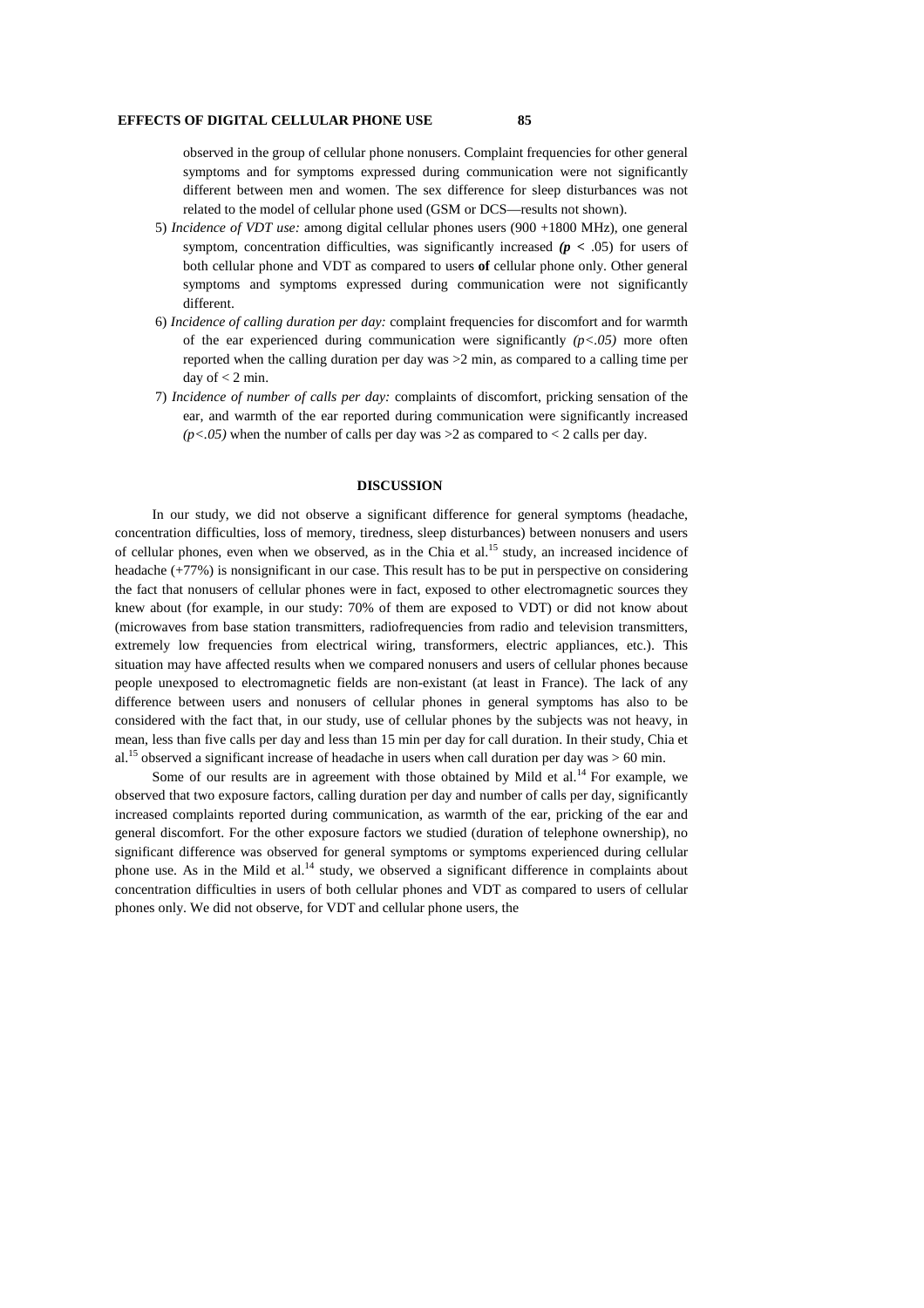# **86 SANTINI ET AL.**

significant increase in skin symptoms like the burning sensation of the face, as reported by Sandstrom et al. $^{17}$  for VDT users.

Some results obtained in our study are new. We observed a significant difference between women and men cellular phone users in complaints about sleep disturbances. This result, not observed in women and men nonusers of cellular phones, may be related to women's heightened sensibility to electromagnetic fields.<sup>18,19</sup> Our study shows also that 1800-MHz users reported a significant increase of concentration difficulties more often than 900-MHz users. This result has to be put in relation to factors like power density, microwave frequencies emitted by digital cellular phones, and factors which affect electromagnetic absorption by the human head.<sup>20</sup> Concentration difficulties observed here for 1800-MHz users may have been correlated with a short-term memory bioeffect of radiofrequency radiation.<sup>21</sup>

In a report of the UK independent expert group on mobile phones,<sup>22</sup> in line with precautionary approach, the expert group notes that individuals may choose to "use phones for as short a time as possible." Our results agree with this safe approach of the independent expert group, because nonspecific health symptoms (NSHS) are observed here, when calling duration per day is >2 min.

Our study showed, for three of the four symptoms experienced during cellular phone use (discomfort, pricking sensation on the ear, warmth of the ear), a significant increase in relation with the number of calls per day. This result has to be seen in relation to the fact that maximum electromagnetic energy is generated by a cellular phone at the begining of the call.<sup>2</sup>

Electromagnetic fields emitted by digital cellular phones affect working memory in humans<sup>18</sup> and this effect may be related to cerebral vessel dilatation, attributed to brain heating.<sup>24</sup> It is well known also that microwaves increase the temperature of material from inside to outside.<sup>25</sup> Thus, we can say that the warmth sensation of the ear reported by digital cellular phone users during communication is the result, at the skin level, of mild cerebral hyperthermia. Thus, the warmth sensation of the ear might be a signal for users indicating that it is time to stop the call.

## **CONCLUSION**

This study has shown that digital cellular phone users more often complained of discomfort, warmth, and pricking on the ear during communication, as a function of the calling duration per day and the number of calls per day. The type of antenna of the cellular phone and the duration of telephone ownership had no significant effect on the incidence of complaints reported by digital cellular phone users.

Users of 1800-MHz (DCS) cellular phones complained significantly more often of concentration difficulties than 900-MHz (GSM) users. The combined use of cellular phones and VDTs significantly increased concentration difficulties in users of digital cellular phones.

In users of digital cellular phones, women complained significantly more often of sleep disturbances than men. This sex difference in sleep disturbance is not observed between women and men nonusers of cellular phones.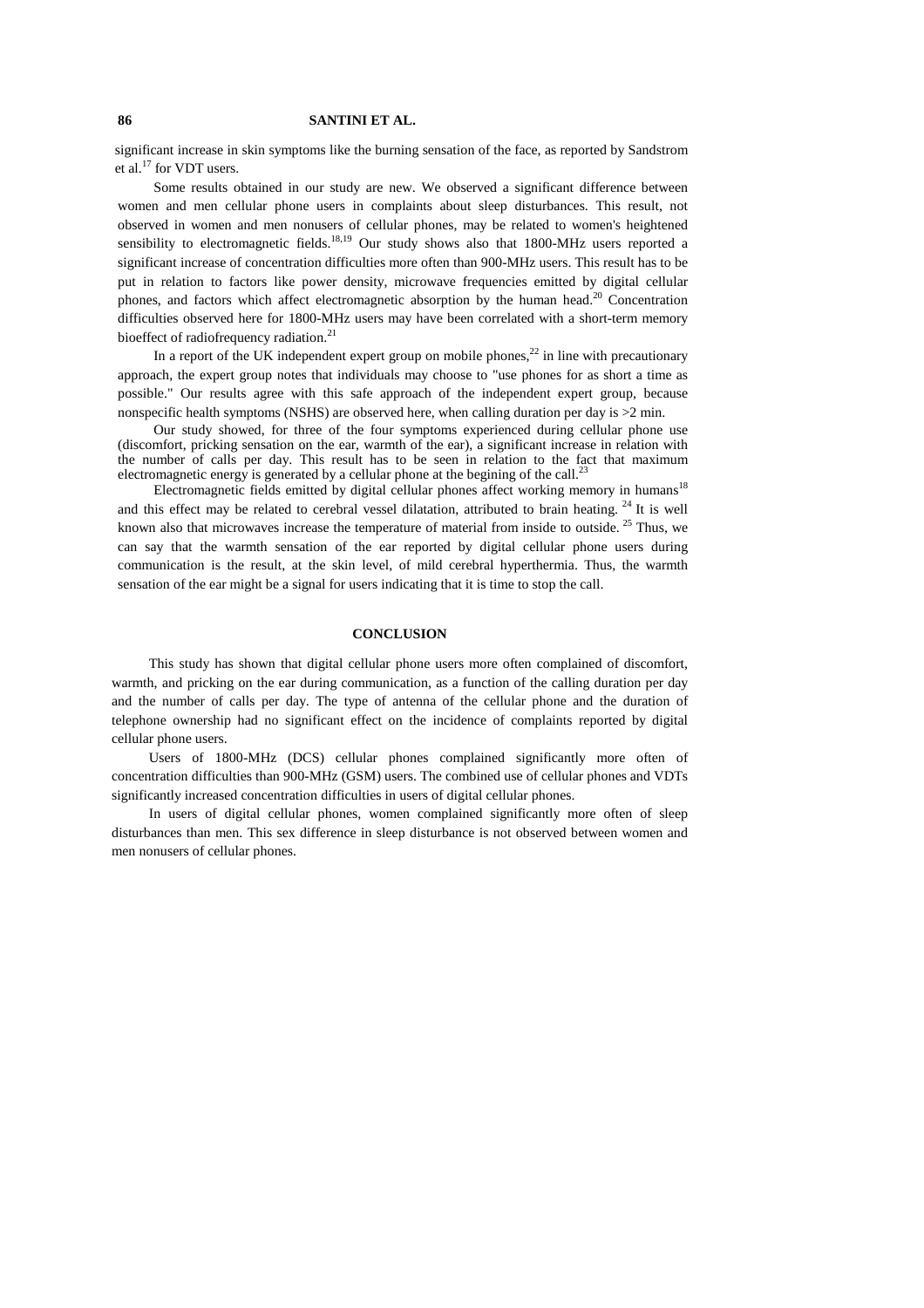# **ACKNOWLEDGMENTS**

The authors gratefully acknowledge Professor Henry Lai of the Bioelectromagnetics Research Laboratory, University of Washington, Seattle, WA, and Professor Stephen D. Smith, Ph. D., Bradenton, PL, for reading and editing this publication. The authors also thank students and workers of the National Institute of Applied Sciences (Lyon, France) included in the study and the referees for their criticisms.

## **REFERENCES .**

- 1. Hill, D. *Human Studies,* Biological Effects of Radiofrequency Radiation. U.S. EPA-600/8-83- 026F, U.S. Environmental Protection Agency: Research Triangle Park, NC, 1984; pp. 112-121, sect. 5-10.
- 2. Bielski, J. Bioelectrical brain activity in workers exposed to electromagnetic fields. Ann. N. Y. Acad. Sci. **1994,** 724, 435-437.
- 3. Johnson Liakouris, A.G. Radiofrequency (RF) sickness in the Lilienfeld study: an effect of modulated microwaves? Arch. Environ. Health **1998,** *53,* 236-238.
- 4. Gordon, Z.V. Biological Effect of Microwaves in Occupational Hygiene, 1966; Translated from Russian; NASA: TFF, 1970; 633 pp.
- 5. Linde, T.; Mild, K.H. Measurement of low frequency magnetic fields from digital cellular telephones. Bioelectromagnetics (N.Y.) **1997,** *18,* 184-186.
- 6. Santini, R. Telephones Cellulaires Danger? In *Embourg (Belgique);* Marco Pietteur Ed.; 1998; 208 pp.
- 7. Santini, R. Cellular telephones and their relay stations: a health risk? Presse Med. **1999,** *28,* 1884-1886.
- 8. Koivisto, M.; Krause, C.M.; Revonsuo, A.; Laine, M.; Hamalainen, H. The effects of electromagnetic fields emitted by GSM phones on working memory. Cognit. Neurosci. **2000,** 77, 1641-1643.
- 9. Preece, A.W.; Iwi, G.; Davies-Smith, A.; Wesnes, K.; Butler, S.; Lim, E.; Varey, A. Effect of a 915-MHz simulated mobile phone signal on cognitive function in man. Int. J. Radiat. Biol. **1999,** 75, 447-456.
- 10. Freude, G.; Ullsperger, P.; Eggers, S.; Ruppe, I. Effects of microwaves emitted by cellular phones on human slow brain potentials. Bioelectromagnetics (N.Y.) **1998,** *19,* 384-387.
- 11. Mann, K.; Roschke, J. Effects of pulsed high-frequency electromagnetic fields on human sleep. Neuropsychobiology **1996,** *33,* 41-47.
- 12. Freh, A.H. Headaches from cellular telephones: are they real and what are the implications? Environ. Health Perspect. **1998,** 706, 101-103.
- 13. Hocking, B. Preliminary report; symptoms associated with mobile phone use. Oc-cup. Med. **1998,** *48,* 357-360.
- 14. Mild, K.H.; Oftedal, G.; Sandström, M.; Wilen, J.; Tynes, T.; Haugsdal, B.; Hauger, E. Comparison of symptoms experienced by users of analogue and digital mobile phones. Arbetslisrapport. **1998,** *23,* 1-47.
- 15. Chia, S.E.; Chia, H.P.; Tan, J.S. Prevalence of headache among handheld cellular